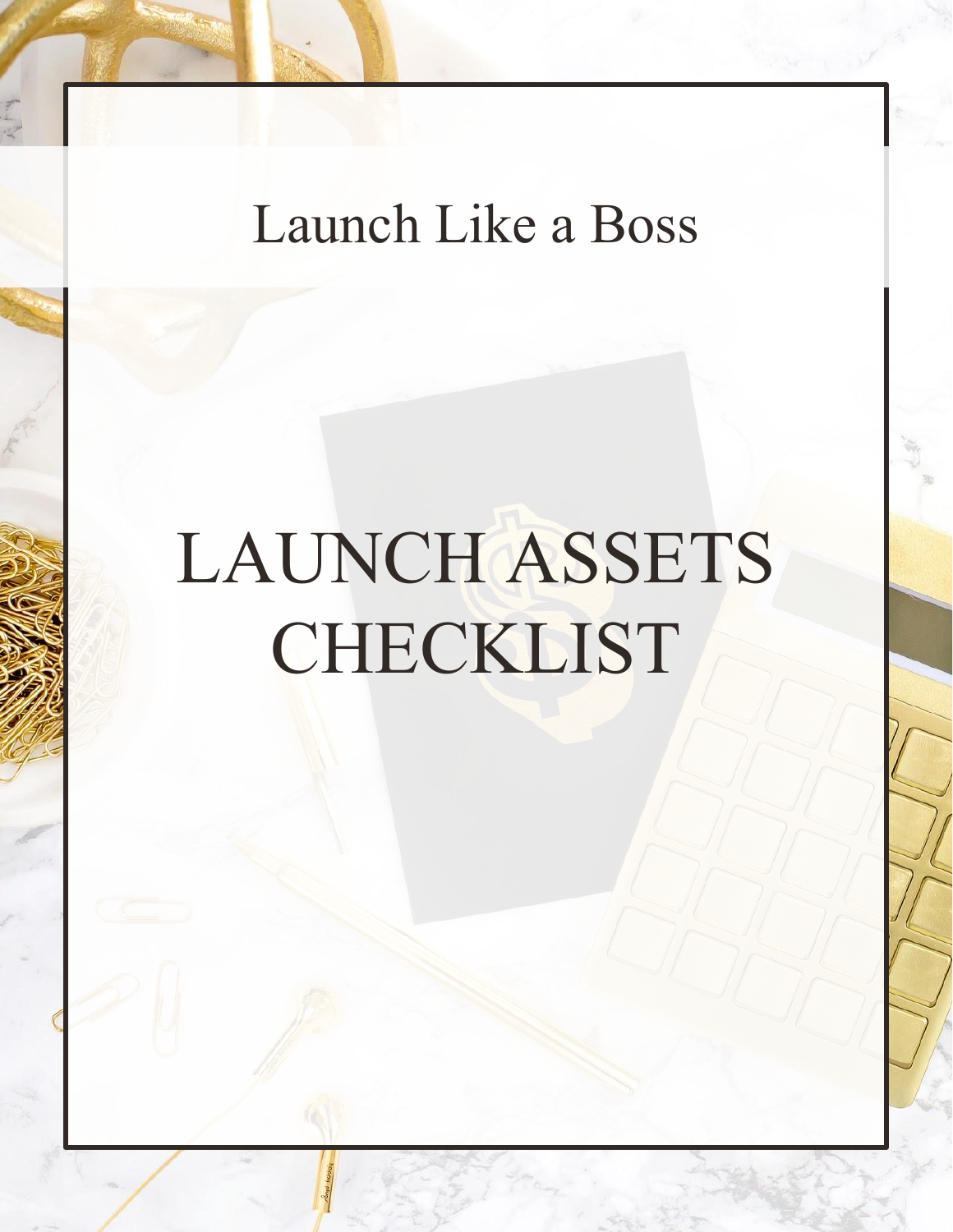LAUNCH LIKE A BOSS Module 4 | Generating Sales

### LAUNCH ASSETS CHECKLIST

In order to launch, you have to have certain web pages, emails, and other content created. Here's a checklist to help you keep track of each of these items!

#### WEB PAGES

- ❏ Course home page
- ❏ Wait list signup page
- ❏ Sales page
- ❏ Checkout page
- ❏ Thank you page
- ❏ Up-sell page (optional)
- ❏ Down-sell page (optional)

#### EMAILS

- ❏ Enrollment is now open!
- ❏ How \_\_\_\_\_\_\_\_\_\_\_\_\_\_ will change your life
- ❏ What you get
- ❏ Testimonials
- ❏ Bonuses (optional)
- ❏ FAQ's
- ❏ Sneak peek inside the course
- ❏ Last day to join
- ❏ Last chance!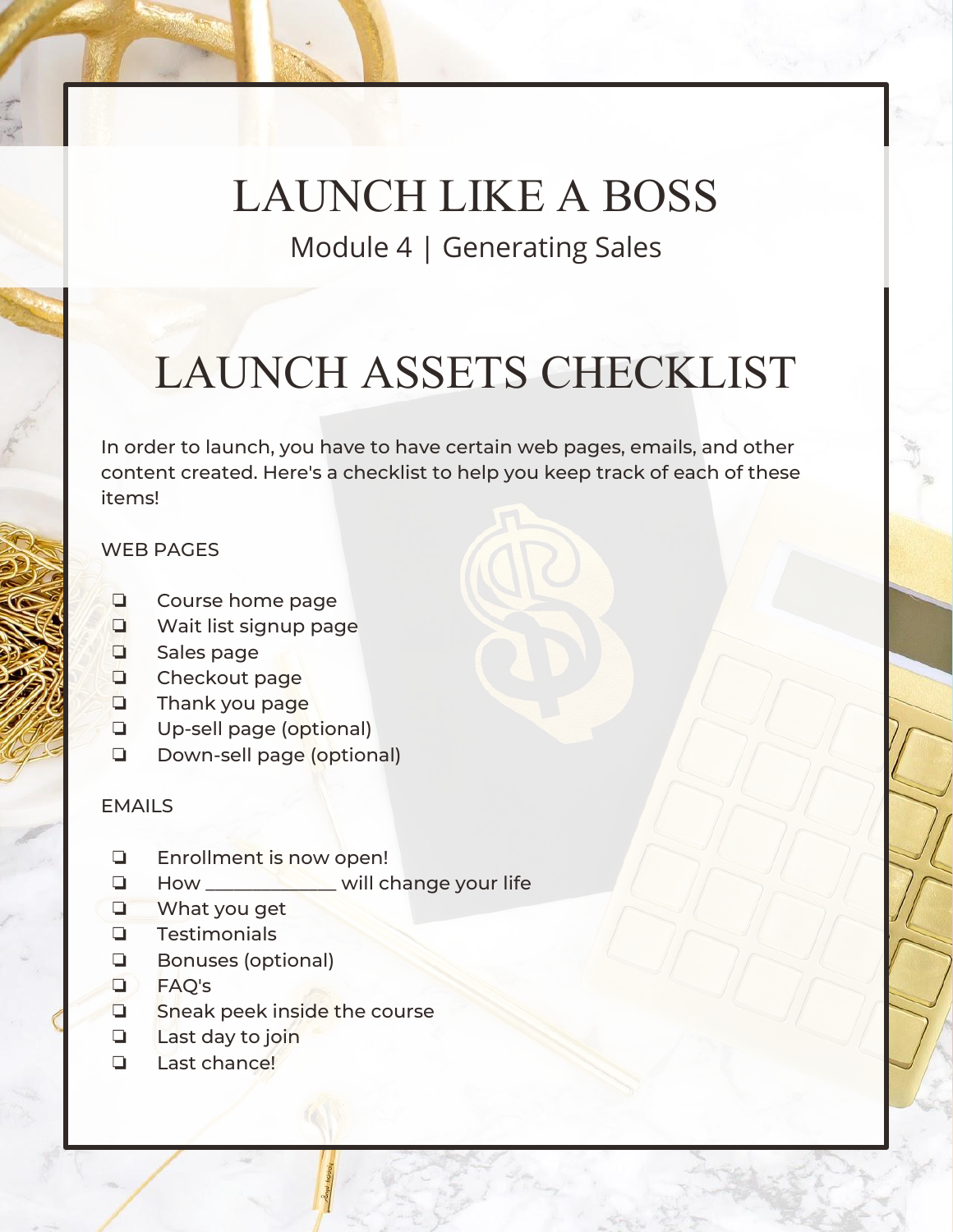**LAUNCH LIKE A BOSS** Module 4 | Generating Sales

### LAUNCH ASSETS CHECKLIST

#### **FREE CONTENT**

Blog posts, videos, podcast episodes

| ◘      |                                                                                                                                                                                                                                      |  |
|--------|--------------------------------------------------------------------------------------------------------------------------------------------------------------------------------------------------------------------------------------|--|
| ❏      |                                                                                                                                                                                                                                      |  |
| ❏      |                                                                                                                                                                                                                                      |  |
| $\Box$ |                                                                                                                                                                                                                                      |  |
| $\Box$ |                                                                                                                                                                                                                                      |  |
| $\Box$ |                                                                                                                                                                                                                                      |  |
| $\Box$ | Title: Albert March 1998                                                                                                                                                                                                             |  |
| ❏      |                                                                                                                                                                                                                                      |  |
| $\Box$ |                                                                                                                                                                                                                                      |  |
| ◘      |                                                                                                                                                                                                                                      |  |
| $\Box$ | Title: will be a series of the series of the series of the series of the series of the series of the series of                                                                                                                       |  |
| $\Box$ |                                                                                                                                                                                                                                      |  |
| ◘      | Title: <b>All Marshall</b>                                                                                                                                                                                                           |  |
| □      | Title: <b>All Accounts</b> and the second second second second second second second second second second second second second second second second second second second second second second second second second second second sec  |  |
| $\Box$ | Title: <b>Album</b>                                                                                                                                                                                                                  |  |
| □      |                                                                                                                                                                                                                                      |  |
| П      | Title: <b>The Community of the Community of the Community of the Community of the Community of the Community of the Community of the Community of the Community of the Community of the Community of the Community of the Commun</b> |  |
|        |                                                                                                                                                                                                                                      |  |